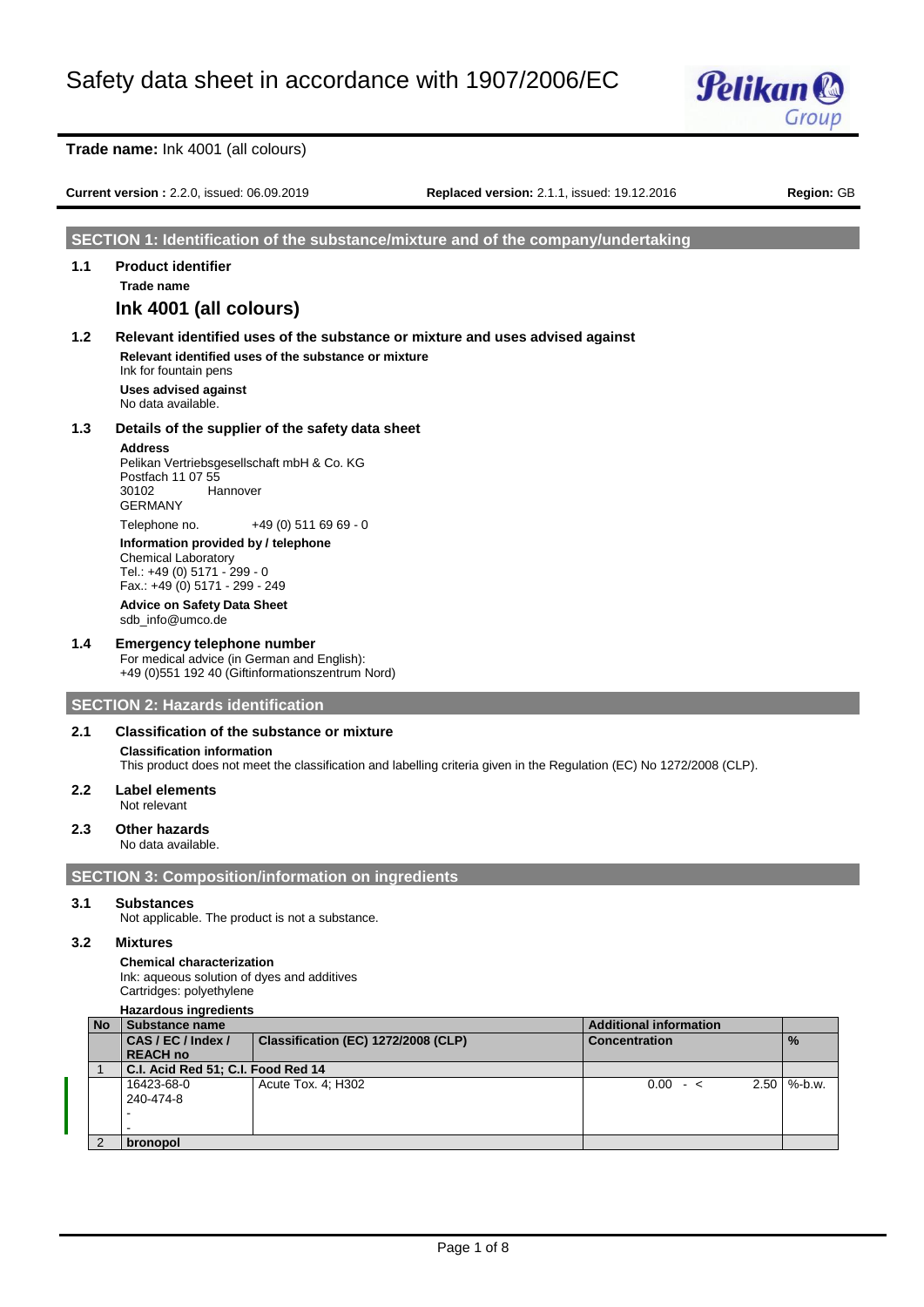

**Replaced version:** 2.1.1, issued: 19.12.2016 **Replaced version: GB** 

| $52 - 51 - 7$ | Acute Tox. 4*; H302   | $0.00 - c$ | $0.50$ \%-b.w.       |
|---------------|-----------------------|------------|----------------------|
| 200-143-0     | Acute Tox. 4*; H312   |            |                      |
| 603-085-00-8  | Aquatic Acute 1: H400 |            |                      |
| -             | Eye Dam. 1; H318      |            |                      |
|               | Skin Irrit. 2: H315   |            |                      |
|               | STOT SE 3; H335       |            |                      |
| glycerol      |                       |            |                      |
| $56 - 81 - 5$ |                       | $0.00 - 5$ | $2.50 \mid \%$ -b.w. |
| 200-289-5     |                       |            |                      |
| -             |                       |            |                      |
| -             |                       |            |                      |

Full Text for all H-phrases and EUH-phrases: pls. see section 16

(\*,\*\*,\*\*\*,\*\*\*\*) Detailed explanation pls. refer to CLP regulation No. 1272/2008, annex VI, 1.2

| <b>No</b> | <b>Note</b> | <b>Specific concentration limits</b> | <b>M-factor (acute)</b> | <b>M-factor</b><br>(chronic) |
|-----------|-------------|--------------------------------------|-------------------------|------------------------------|
|           |             |                                      | $M =$<br>10             |                              |

### **3.3 Other information**

Concentration data refers to the individual colors.

# **SECTION 4: First aid measures**

### **4.1 Description of first aid measures**

### **General information**

In case of persisting adverse effects, consult a physician. Remove contaminated clothing and shoes and launder thoroughly before reusing.

### **After inhalation**

Ensure supply of fresh air.

### **After skin contact**

When in contact with the skin, clean with soap and water.

#### **After eye contact**

Remove contact lenses. Rinse eye thoroughly under running water keeping eyelids wide open and protecting the unaffected eye (at least 10 to 15 minutes). Seek medical assistance.

# **After ingestion**

Rinse mouth thoroughly with water. Seek medical advice.

### **4.2 Most important symptoms and effects, both acute and delayed** No data available.

**4.3 Indication of any immediate medical attention and special treatment needed** No data available.

# **SECTION 5: Firefighting measures**

### **5.1 Extinguishing media**

### **Suitable extinguishing media**

Product itself is non-combustible; adapt fire extinguishing measures to surrounding areas.

**Unsuitable extinguishing media** No data available.

### **5.2 Special hazards arising from the substance or mixture**

When exposed to high temperatures may produce hazardous decomposition products such as carbon monoxide, carbon dioxide and smoke.

# **5.3 Advice for firefighters**

Use self-contained breathing apparatus. Wear protective clothing.

### **SECTION 6: Accidental release measures**

# **6.1 Personal precautions, protective equipment and emergency procedures**

### **For non-emergency personnel**

Refer to protective measures listed in sections 7 and 8. Ensure adequate ventilation. Avoid contact with skin, eyes and clothing.

### **For emergency responders**

No data available. Personal protective equipment (PPE) - see Section 8.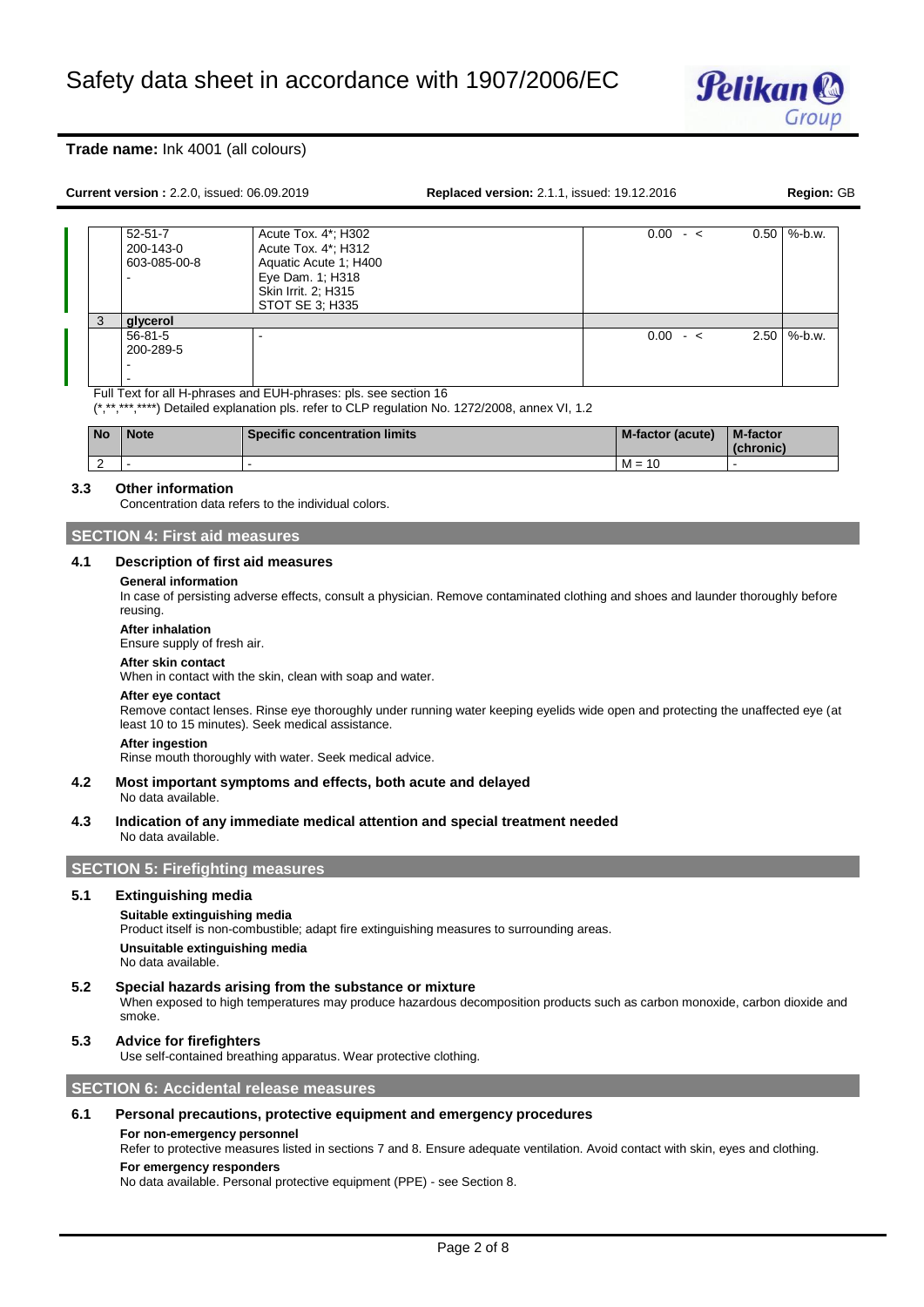

**Current version :** 2.2.0, issued: 06.09.2019 **Replaced version:** 2.1.1, issued: 19.12.2016 **Region:** GB

**6.2 Environmental precautions** Do not discharge into the drains/surface waters/groundwater.

- **6.3 Methods and material for containment and cleaning up** Take up with absorbent material (e.g., sand, kieselguhr, universal binder). Send in suitable containers for recovery or disposal.
- **6.4 Reference to other sections** No data available.

# **SECTION 7: Handling and storage**

### **7.1 Precautions for safe handling**

**Advice on safe handling** No special measures necessary. **General protective and hygiene measures** Keep away from foodstuffs and beverages. **Advice on protection against fire and explosion** No special measures necessary.

# **7.2 Conditions for safe storage, including any incompatibilities**

**Technical measures and storage conditions** Keep dry in a cool, well-ventilated place. Keep from freezing. **Requirements for storage rooms and vessels** No special measures required. **Incompatible products** Do not store together with: oxidizing agents

### **7.3 Specific end use(s)**

No data available.

# **SECTION 8: Exposure controls/personal protection**

### **8.1 Control parameters**

# **Occupational exposure limit values**

| <b>No</b> | Substance name                                           | CAS no.       |                   | EC no.    |
|-----------|----------------------------------------------------------|---------------|-------------------|-----------|
|           | alvcerol                                                 | $56 - 81 - 5$ |                   | 200-289-5 |
|           | List of approved workplace exposure limits (WELs) / EH40 |               |                   |           |
|           | Glycerol mist                                            |               |                   |           |
|           | WEL long-term (8-hr TWA reference period)                | 10            | mq/m <sup>3</sup> |           |

### **8.2 Exposure controls**

# **Appropriate engineering controls**

No data available.

### **Personal protective equipment**

### **Respiratory protection**

Under normal working conditions no personal respiratory protection is necessary.

**Eye / face protection**

No special measures required.

### **Hand protection** No special measures required.

**Environmental exposure controls**

No data available.

# **SECTION 9: Physical and chemical properties**

# **9.1 Information on basic physical and chemical properties**

| Form/Colour      |  |
|------------------|--|
| liquid           |  |
| product specific |  |
|                  |  |
| Odour<br>weak    |  |
|                  |  |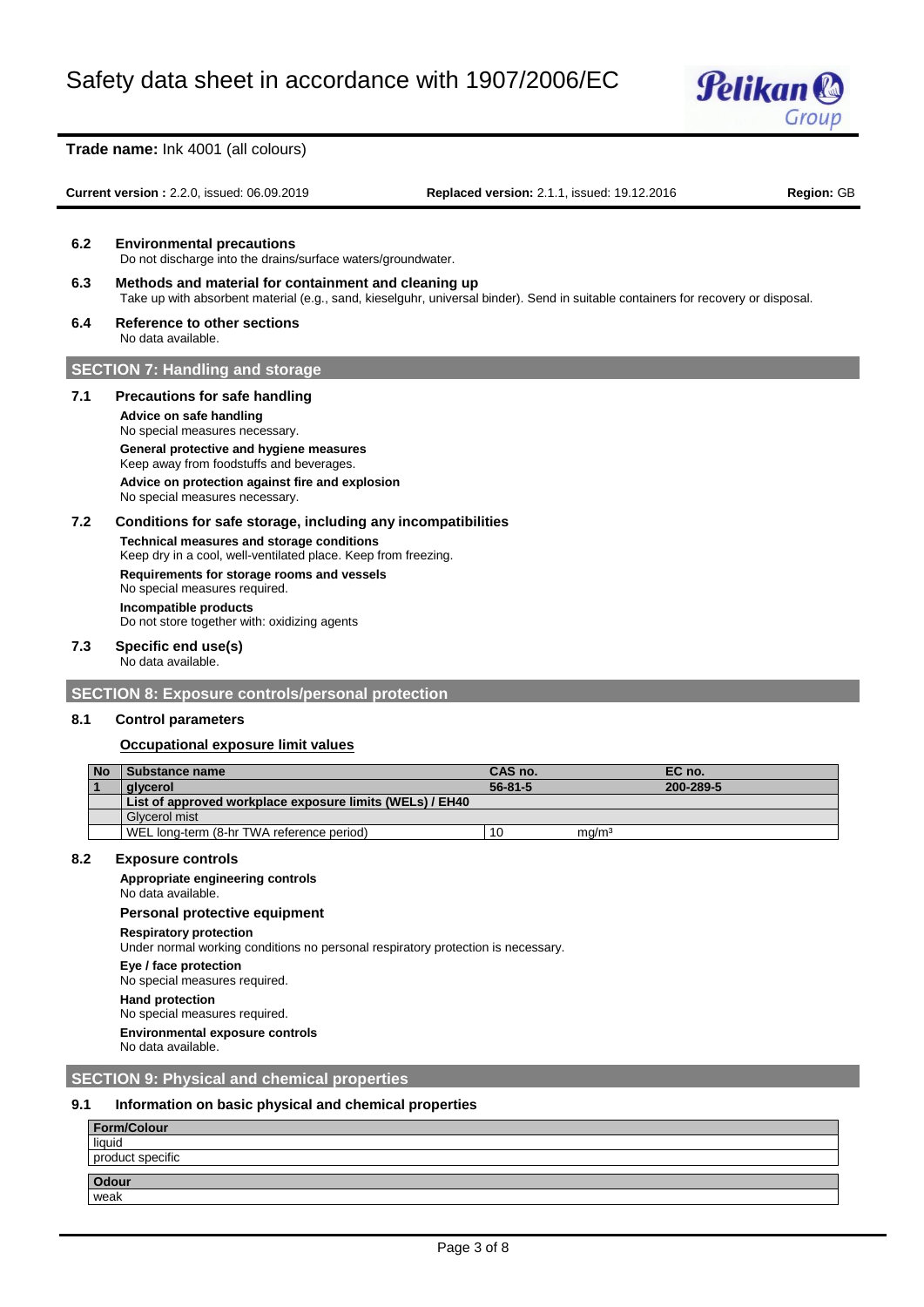

**Current version :** 2.2.0, issued: 06.09.2019 **Replaced version:** 2.1.1, issued: 19.12.2016 **Region:** GB

| <b>Odour threshold</b>                             |           |     |                          |      |                    |                     |
|----------------------------------------------------|-----------|-----|--------------------------|------|--------------------|---------------------|
| No data available                                  |           |     |                          |      |                    |                     |
| pH value                                           |           |     |                          |      |                    |                     |
| Value                                              | appr.     | 2.0 | $\blacksquare$           | 10.0 |                    |                     |
| <b>Boiling point / boiling range</b>               |           |     |                          |      |                    |                     |
| Value                                              | appr.     |     |                          | 100  | °C                 |                     |
| Melting point / melting range<br>No data available |           |     |                          |      |                    |                     |
| Decomposition point / decomposition range          |           |     |                          |      |                    |                     |
| No data available                                  |           |     |                          |      |                    |                     |
| <b>Flash point</b>                                 |           |     |                          |      |                    |                     |
| Not applicable                                     |           |     |                          |      |                    |                     |
| Ignition temperature                               |           |     |                          |      |                    |                     |
| Not applicable                                     |           |     |                          |      |                    |                     |
| <b>Auto-ignition temperature</b>                   |           |     |                          |      |                    |                     |
| No data available                                  |           |     |                          |      |                    |                     |
| <b>Oxidising properties</b><br>No data available   |           |     |                          |      |                    |                     |
| <b>Explosive properties</b><br>No data available   |           |     |                          |      |                    |                     |
| <b>Flammability (solid, gas)</b>                   |           |     |                          |      |                    |                     |
| No data available                                  |           |     |                          |      |                    |                     |
| Lower flammability or explosive limits             |           |     |                          |      |                    |                     |
| Not applicable                                     |           |     |                          |      |                    |                     |
| Upper flammability or explosive limits             |           |     |                          |      |                    |                     |
| Not applicable                                     |           |     |                          |      |                    |                     |
| Vapour pressure                                    |           |     |                          |      |                    |                     |
| Not applicable                                     |           |     |                          |      |                    |                     |
| Vapour density                                     |           |     |                          |      |                    |                     |
| No data available                                  |           |     |                          |      |                    |                     |
| <b>Evaporation rate</b>                            |           |     |                          |      |                    |                     |
| No data available                                  |           |     |                          |      |                    |                     |
| <b>Relative density</b>                            |           |     |                          |      |                    |                     |
| No data available                                  |           |     |                          |      |                    |                     |
| <b>Density</b>                                     |           |     |                          |      |                    |                     |
| Value                                              | appr.     |     |                          | 1.01 | g/cm <sup>3</sup>  |                     |
| Reference temperature                              |           |     |                          | 20   | $^{\circ}C$        |                     |
| Solubility in water                                |           |     |                          |      |                    |                     |
| Reference temperature                              |           |     |                          | 20   | $\overline{C}$     |                     |
| Comments                                           | soluble   |     |                          |      |                    |                     |
| Solubility(ies)                                    |           |     |                          |      |                    |                     |
| No data available                                  |           |     |                          |      |                    |                     |
| Partition coefficient: n-octanol/water             |           |     |                          |      |                    |                     |
| Substance name<br>No<br>$\mathbf{1}$<br>bronopol   |           |     | CAS no.<br>$52 - 51 - 7$ |      |                    | EC no.<br>200-143-0 |
| log Pow                                            |           |     |                          |      | 0.18               |                     |
| Source                                             | supplier  |     |                          |      |                    |                     |
| <b>Viscosity</b>                                   |           |     |                          |      |                    |                     |
| Value                                              |           | 1.0 |                          | 1.25 | mm <sup>2</sup> /s |                     |
| Reference temperature                              |           |     |                          | 20   | $^{\circ}{\rm C}$  |                     |
| Type                                               | kinematic |     |                          |      |                    |                     |

# **9.2 Other information**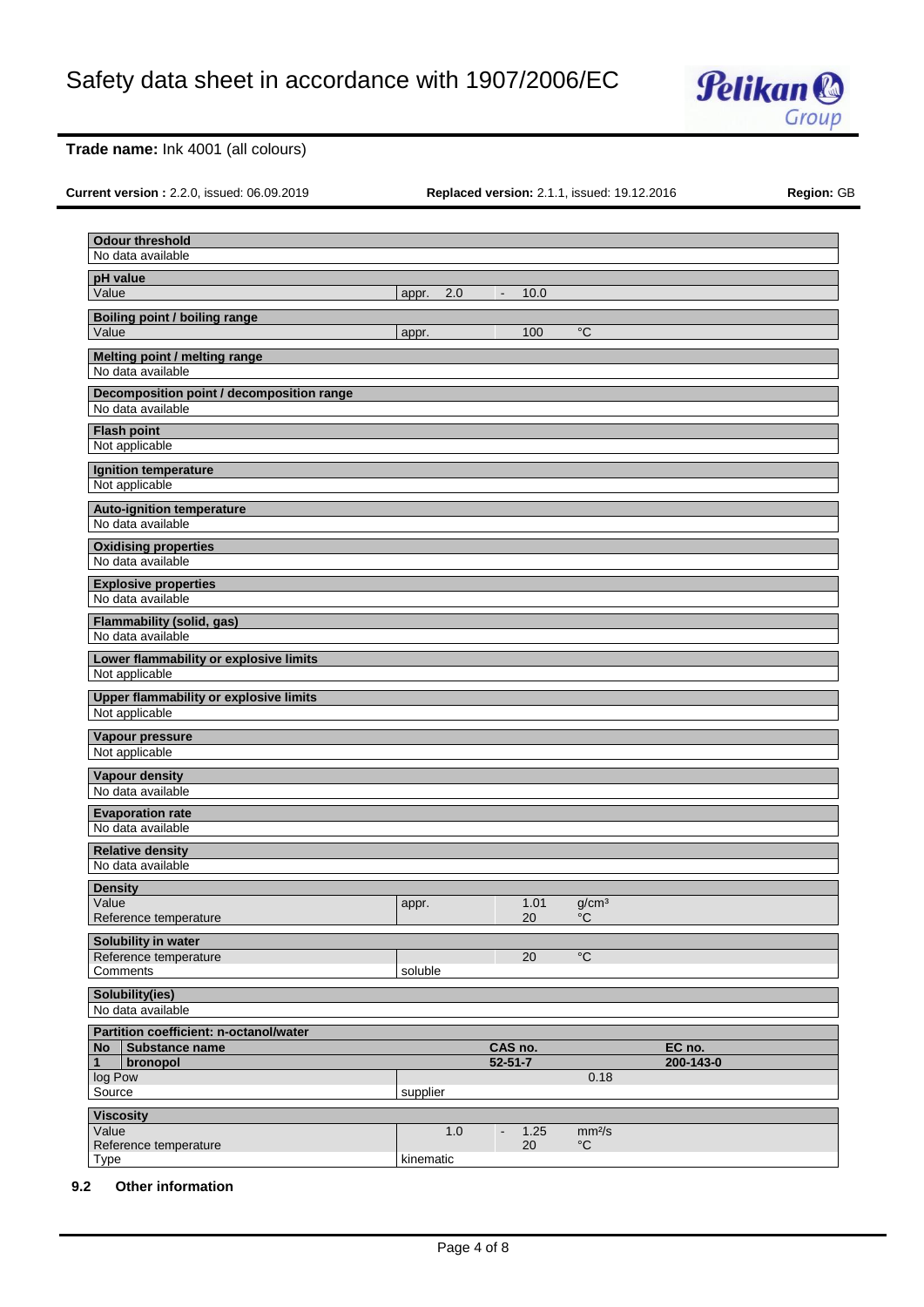

**Current version :** 2.2.0, issued: 06.09.2019 **Replaced version:** 2.1.1, issued: 19.12.2016 **Region:** GB

### **Other information** No data available

# **SECTION 10: Stability and reactivity**

### **10.1 Reactivity** No data available.

# **10.2 Chemical stability** Stable under recommended storage and handling conditions (See section 7).

- **10.3 Possibility of hazardous reactions** None, when used as directed.
- **10.4 Conditions to avoid** Keep from freezing.

# **10.5 Incompatible materials**

strong oxidizing agents

### **10.6 Hazardous decomposition products** No hazardous decomposition products known.

# **SECTION 11: Toxicological information**

# **11.1 Information on toxicological effects**

|           | Acute oral toxicity (result of the ATE calculation for the mixture) |                                                                                                                                                                                                                                                                                                                              |  |  |  |  |  |  |
|-----------|---------------------------------------------------------------------|------------------------------------------------------------------------------------------------------------------------------------------------------------------------------------------------------------------------------------------------------------------------------------------------------------------------------|--|--|--|--|--|--|
| <b>No</b> | <b>Product Name</b>                                                 |                                                                                                                                                                                                                                                                                                                              |  |  |  |  |  |  |
|           | Ink 4001 (all colours)                                              |                                                                                                                                                                                                                                                                                                                              |  |  |  |  |  |  |
|           | Comments                                                            | The result of the applied calculation method according to the European<br>Regulation (EC) 1272/2008 (CLP), Paragraph 3.1.3.6, Part 3 of Annex I is<br>outside the values that imply a classification / labelling of this mixture<br>according to table 3.1.1 defining the respective categories (ATE oral > 2000)<br>mg/kg). |  |  |  |  |  |  |

| <b>Acute oral toxicity</b>         |              |                                 |      |                  |  |  |  |
|------------------------------------|--------------|---------------------------------|------|------------------|--|--|--|
| <b>Substance name</b><br><b>No</b> |              | CAS no.                         |      | EC no.           |  |  |  |
| bronopol<br>$\mathbf{1}$           |              | $52 - 51 - 7$                   |      | 200-143-0        |  |  |  |
| LD50                               |              |                                 | 305  | mg/kg bodyweight |  |  |  |
| <b>Species</b>                     | rat          |                                 |      |                  |  |  |  |
| Method                             | OECD 401     |                                 |      |                  |  |  |  |
| Source                             | supplier     |                                 |      |                  |  |  |  |
| <b>Acute dermal toxicity</b>       |              |                                 |      |                  |  |  |  |
| <b>No</b><br>Substance name        |              | CAS no.                         |      | EC no.           |  |  |  |
| $\mathbf{1}$<br>bronopol           |              | $52 - 51 - 7$                   |      | 200-143-0        |  |  |  |
| LD50                               | $\mathbf{I}$ |                                 | 2000 | mg/kg bodyweight |  |  |  |
| Species                            | rat          |                                 |      |                  |  |  |  |
| Method                             | OECD 402     |                                 |      |                  |  |  |  |
| Source                             | supplier     |                                 |      |                  |  |  |  |
| <b>Acute inhalational toxicity</b> |              |                                 |      |                  |  |  |  |
| No data available                  |              |                                 |      |                  |  |  |  |
| <b>Skin corrosion/irritation</b>   |              |                                 |      |                  |  |  |  |
| <b>No</b><br>Substance name        |              | CAS no.                         |      | EC no.           |  |  |  |
| bronopol<br>1                      |              | $52 - 51 - 7$                   |      | 200-143-0        |  |  |  |
| Species                            | rabbit       |                                 |      |                  |  |  |  |
| Method                             | OECD 404     |                                 |      |                  |  |  |  |
| Source                             | supplier     |                                 |      |                  |  |  |  |
| Evaluation                         | irritant     |                                 |      |                  |  |  |  |
| Serious eye damage/irritation      |              |                                 |      |                  |  |  |  |
| Substance name<br><b>No</b>        |              | CAS no.                         |      | EC no.           |  |  |  |
| bronopol                           |              | $52 - 51 - 7$                   |      | 200-143-0        |  |  |  |
| Species                            | rabbit       |                                 |      |                  |  |  |  |
| Method                             | OECD 405     |                                 |      |                  |  |  |  |
| Source                             | supplier     |                                 |      |                  |  |  |  |
| Evaluation                         |              | Irreversible effects on the eye |      |                  |  |  |  |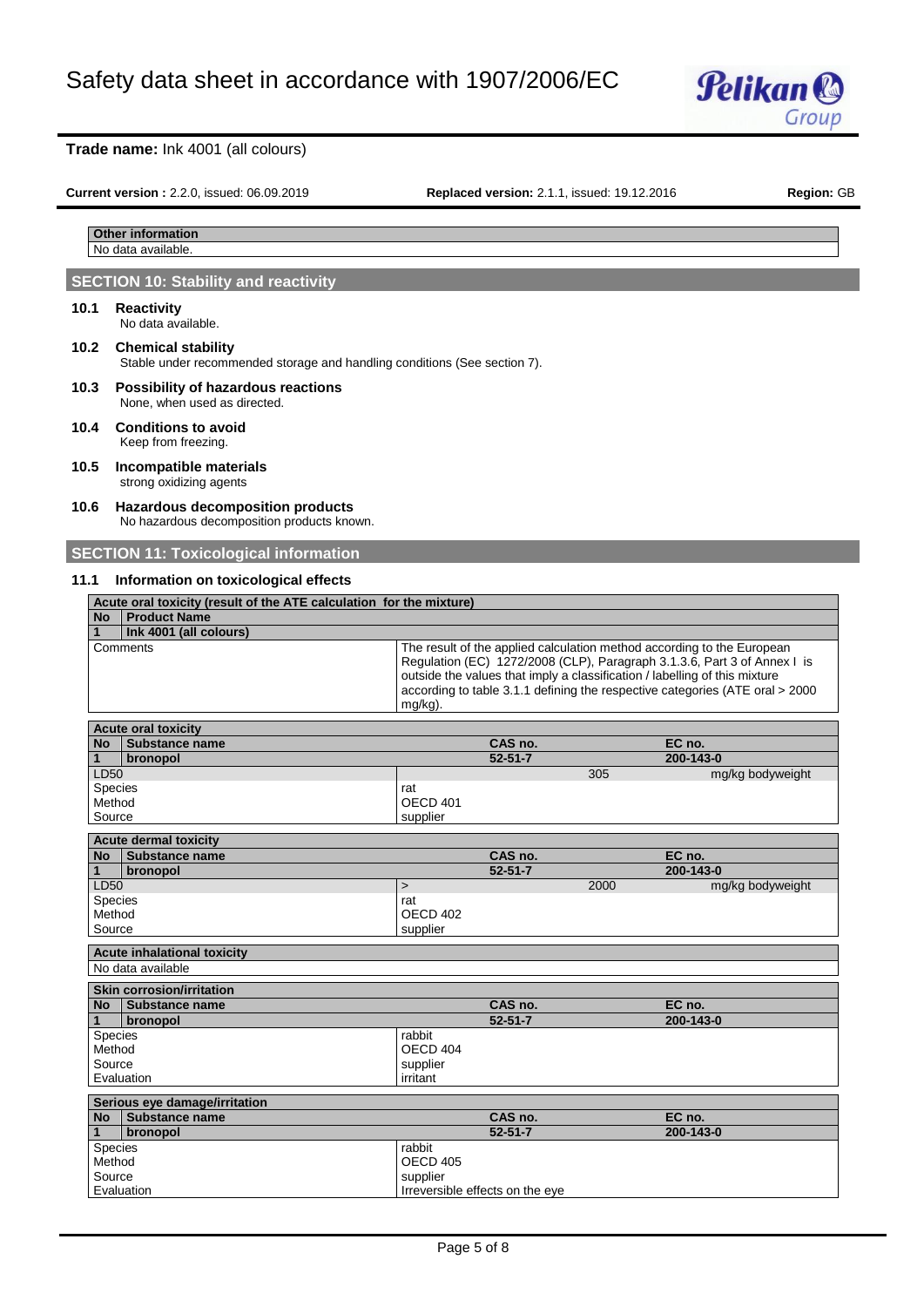

**Current version :** 2.2.0, issued: 06.09.2019 **Replaced version:** 2.1.1, issued: 19.12.2016 **Region:** GB

| Respiratory or skin sensitisation |
|-----------------------------------|
| No data available                 |
| <b>Germ cell mutagenicity</b>     |
| No data available                 |
| <b>Reproduction toxicity</b>      |
| No data available                 |
| Carcinogenicity                   |
| No data available                 |
| <b>STOT - single exposure</b>     |
| No data available                 |
| STOT - repeated exposure          |
| No data available                 |
|                                   |
| No data available                 |
| <b>Aspiration hazard</b>          |

# **SECTION 12: Ecological information**

# **12.1 Toxicity**

|                                    | <b>Toxicity to fish (acute)</b>      |                     |           |           |  |  |  |  |
|------------------------------------|--------------------------------------|---------------------|-----------|-----------|--|--|--|--|
| <b>No</b>                          | Substance name                       | CAS no.             |           | EC no.    |  |  |  |  |
| 1                                  | bronopol                             | $52 - 51 - 7$       |           | 200-143-0 |  |  |  |  |
| <b>LC50</b>                        |                                      |                     | 41.2      | mg/l      |  |  |  |  |
|                                    | Duration of exposure                 |                     | 96        | h         |  |  |  |  |
| Species                            |                                      | Oncorhynchus mykiss |           |           |  |  |  |  |
| Source                             |                                      | supplier            |           |           |  |  |  |  |
|                                    | <b>Toxicity to fish (chronic)</b>    |                     |           |           |  |  |  |  |
|                                    | No data available                    |                     |           |           |  |  |  |  |
|                                    | <b>Toxicity to Daphnia (acute)</b>   |                     |           |           |  |  |  |  |
| <b>No</b>                          | Substance name                       | CAS no.             |           | EC no.    |  |  |  |  |
| $\mathbf{1}$                       | bronopol                             | $52 - 51 - 7$       |           | 200-143-0 |  |  |  |  |
| <b>EC50</b>                        |                                      |                     | 1.4       | mg/l      |  |  |  |  |
|                                    | Duration of exposure                 |                     | 48        | h.        |  |  |  |  |
| Species                            |                                      | Daphnia             |           |           |  |  |  |  |
| Method                             |                                      | OECD <sub>202</sub> |           |           |  |  |  |  |
| Source                             |                                      | Manufacturer        |           |           |  |  |  |  |
|                                    | <b>Toxicity to Daphnia (chronic)</b> |                     |           |           |  |  |  |  |
|                                    | No data available                    |                     |           |           |  |  |  |  |
|                                    | <b>Toxicity to algae (acute)</b>     |                     |           |           |  |  |  |  |
| <b>No</b>                          | Substance name                       | CAS no.             |           | EC no.    |  |  |  |  |
| $\mathbf{1}$                       | bronopol                             | $52 - 51 - 7$       |           | 200-143-0 |  |  |  |  |
| EC50                               |                                      | 0.4                 | 2.8<br>÷. | mg/l      |  |  |  |  |
|                                    | Duration of exposure                 |                     | 72        | h         |  |  |  |  |
| Species                            |                                      | Algae               |           |           |  |  |  |  |
| Source                             |                                      | supplier            |           |           |  |  |  |  |
| <b>Toxicity to algae (chronic)</b> |                                      |                     |           |           |  |  |  |  |
|                                    | No data available                    |                     |           |           |  |  |  |  |
| <b>Bacteria toxicity</b>           |                                      |                     |           |           |  |  |  |  |
|                                    | No data available                    |                     |           |           |  |  |  |  |
|                                    |                                      |                     |           |           |  |  |  |  |
| 12.2                               | <b>Persistence and degradability</b> |                     |           |           |  |  |  |  |
|                                    | No data available.                   |                     |           |           |  |  |  |  |
|                                    | 12.3 Riosceumulative notential       |                     |           |           |  |  |  |  |

# **12.3 Bioaccumulative potential**

|           | Partition coefficient: n-octanol/water |               |           |  |  |  |  |  |
|-----------|----------------------------------------|---------------|-----------|--|--|--|--|--|
| <b>No</b> | Substance name                         | CAS no.       | EC no.    |  |  |  |  |  |
|           | <b>bronopol</b>                        | $52 - 51 - 7$ | 200-143-0 |  |  |  |  |  |
| log Pow   |                                        | 0.18          |           |  |  |  |  |  |
| Source    |                                        | supplier      |           |  |  |  |  |  |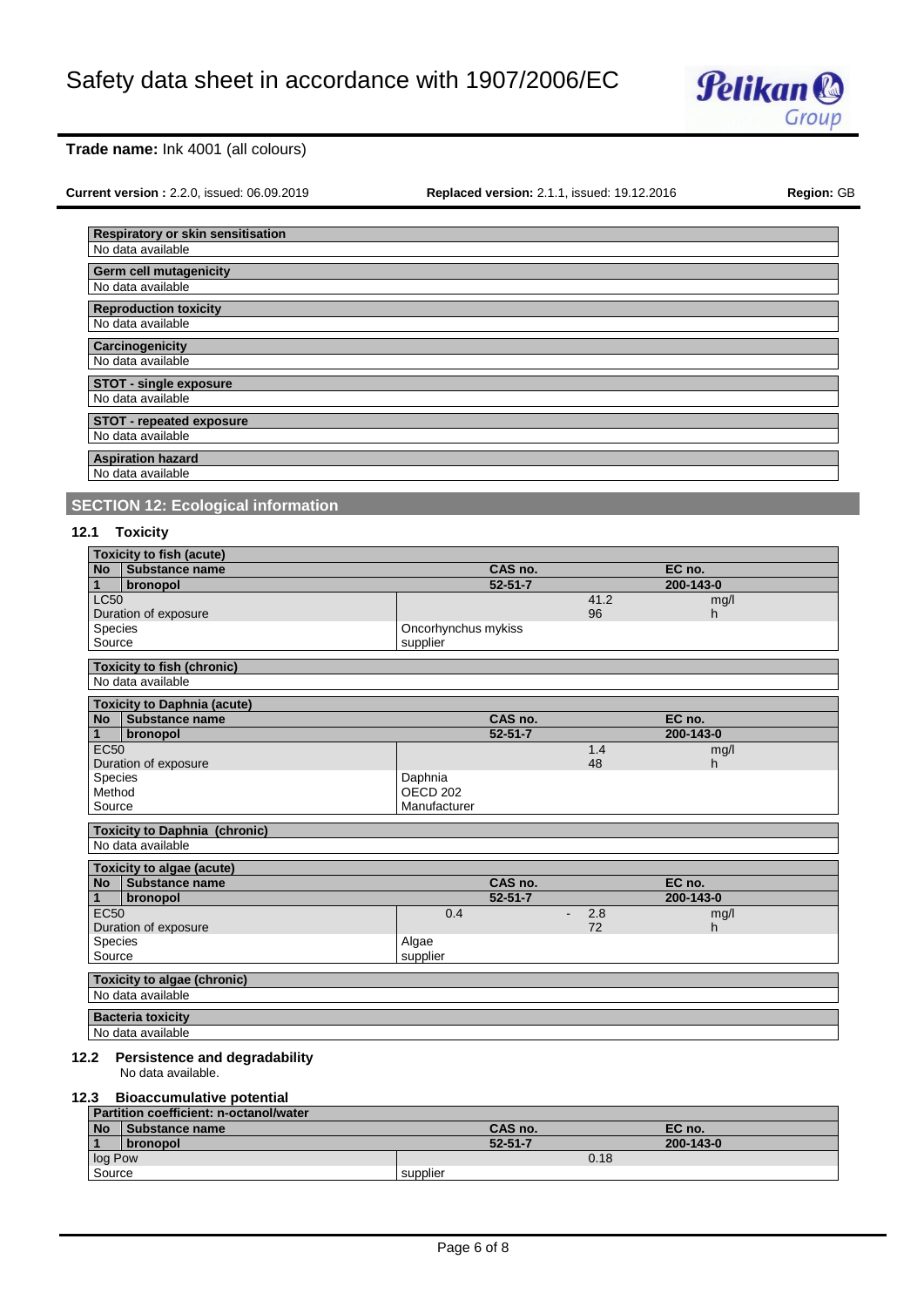

**Current version :** 2.2.0, issued: 06.09.2019 **Replaced version:** 2.1.1, issued: 19.12.2016 **Region:** GB

# **12.4 Mobility in soil**

No data available.

- **12.5 Results of PBT and vPvB assessment** No data available.
- **12.6 Other adverse effects** No data available.

### **12.7 Other information**

# **Other information**

Do not discharge product unmonitored into the environment.

# **SECTION 13: Disposal considerations**

# **13.1 Waste treatment methods**

### **Product**

Allocation of a waste code number, according to the European Waste Catalogue, should be carried out in agreement with the regional waste disposal company.

Smaller quantities can be disposed with household garbage.

### **Packaging**

Residuals must be removed from packaging and when emptied completely disposed of in accordance with the regulations for waste removal. Incompletely emptied packaging must be disposed of in the form of disposal specified by the regional disposer.

# **SECTION 14: Transport information**

### **14.1 Transport ADR/RID/ADN**

The product is not subject to ADR/RID/ADN regulations.

# **14.2 Transport IMDG**

The product is not subject to IMDG regulations.

- **14.3 Transport ICAO-TI / IATA** The product is not subject to ICAO-TI / IATA regulations.
- **14.4 Other information** No data available.
- **14.5 Environmental hazards** Information on environmental hazards, if relevant, please see 14.1 - 14.3.

### **14.6 Special precautions for user** No data available.

**14.7 Transport in bulk according to Annex II of Marpol and the IBC Code** Not relevant

# **SECTION 15: Regulatory information**

# **15.1 Safety, health and environmental regulations/legislation specific for the substance or mixture EU regulations**

### **Regulation (EC) No 1907/2006 (REACH) Annex XIV (List of substances subject to authorisation)**

According to the data available and/or specifications supplied by upstream suppliers, this product does not contain any substances considered as substances requiring authorisation as listed on Annex XIV of the REACH regulation (EC) 1907/2006.

# **REACH candidate list of substances of very high concern (SVHC) for authorisation**

According to available data and the information provided by preliminary suppliers, the product does not contain substances that are considered substances meeting the criteria for inclusion in annex XIV (List of Substances Subject to Authorisation) as laid down in Article 57 and article 59 of REACH (EC) 1907/2006.

### **Regulation (EC) No 1907/2006 (REACH) Annex XVII: RESTRICTIONS ON THE MANUFACTURE, PLACING ON THE MARKET AND USE OF CERTAIN DANGEROUS SUBSTANCES, PREPARATIONS AND ARTICLES**

According to the data available and/or specifications supplied by upstream suppliers, this product does not contain any substances requiring authorisation as listed on Annex XVII of the REACH regulation (EC) 1907/2006.

### **Directive 2012/18/EU on the control of major-accident hazards involving dangerous substances** This product is not subject to Part 1 or 2 of Annex I.

### **Directive 2010/75/EU on industrial emissions (integrated pollution prevention and control)**